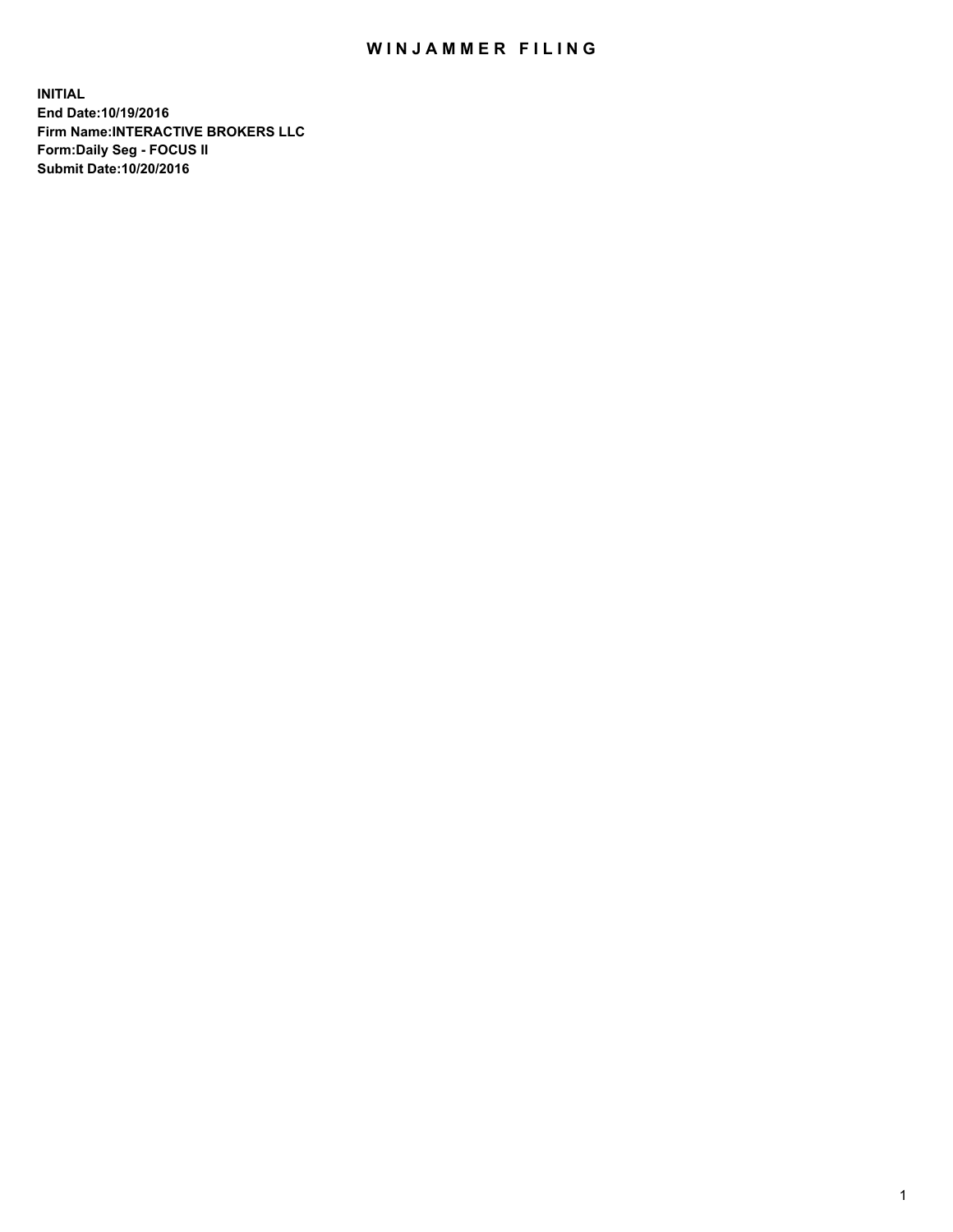## **INITIAL End Date:10/19/2016 Firm Name:INTERACTIVE BROKERS LLC Form:Daily Seg - FOCUS II Submit Date:10/20/2016 Daily Segregation - Cover Page**

| Name of Company<br><b>Contact Name</b><br><b>Contact Phone Number</b><br><b>Contact Email Address</b>                                                                                                                                                                                                                          | <b>INTERACTIVE BROKERS LLC</b><br>James Menicucci<br>203-618-8085<br><u>jmenicucci@interactivebrokers.c</u><br>om |
|--------------------------------------------------------------------------------------------------------------------------------------------------------------------------------------------------------------------------------------------------------------------------------------------------------------------------------|-------------------------------------------------------------------------------------------------------------------|
| FCM's Customer Segregated Funds Residual Interest Target (choose one):<br>a. Minimum dollar amount: ; or<br>b. Minimum percentage of customer segregated funds required:%; or<br>c. Dollar amount range between: and; or<br>d. Percentage range of customer segregated funds required between:% and%.                          | $\overline{\mathbf{0}}$<br>0<br>155,000,000 245,000,000<br>0 <sub>0</sub>                                         |
| FCM's Customer Secured Amount Funds Residual Interest Target (choose one):<br>a. Minimum dollar amount: ; or<br>b. Minimum percentage of customer secured funds required:%; or<br>c. Dollar amount range between: and; or<br>d. Percentage range of customer secured funds required between:% and%.                            | $\overline{\mathbf{0}}$<br>$\overline{\mathbf{0}}$<br>80,000,000 120,000,000<br>00                                |
| FCM's Cleared Swaps Customer Collateral Residual Interest Target (choose one):<br>a. Minimum dollar amount: ; or<br>b. Minimum percentage of cleared swaps customer collateral required:% ; or<br>c. Dollar amount range between: and; or<br>d. Percentage range of cleared swaps customer collateral required between:% and%. | $\overline{\mathbf{0}}$<br>$\overline{\mathbf{0}}$<br>0 <sub>0</sub><br><u>00</u>                                 |

Attach supporting documents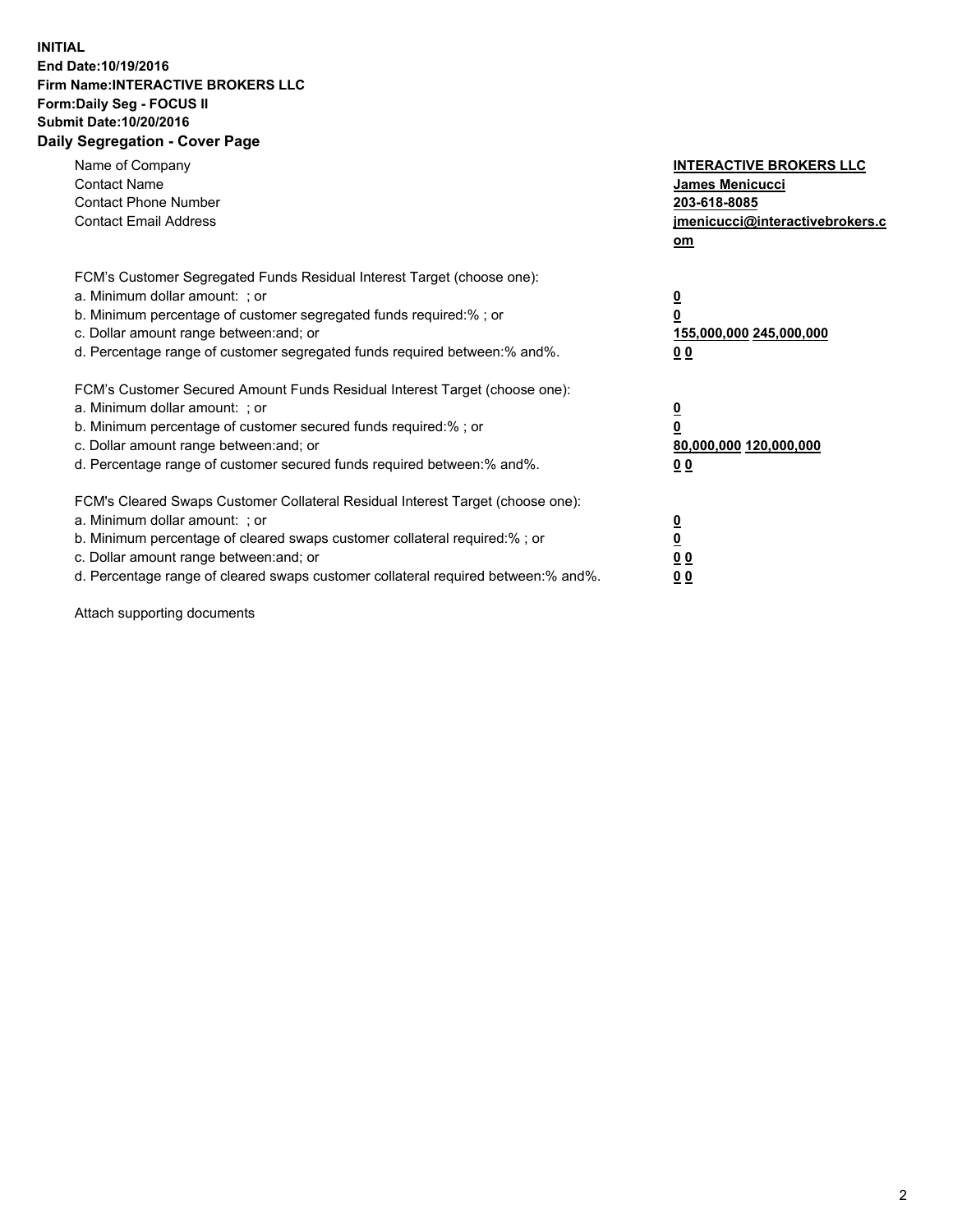## **INITIAL End Date:10/19/2016 Firm Name:INTERACTIVE BROKERS LLC Form:Daily Seg - FOCUS II Submit Date:10/20/2016 Daily Segregation - Secured Amounts**

|     | Foreign Futures and Foreign Options Secured Amounts                                                        |                                  |
|-----|------------------------------------------------------------------------------------------------------------|----------------------------------|
|     | Amount required to be set aside pursuant to law, rule or regulation of a foreign                           | $0$ [7305]                       |
|     | government or a rule of a self-regulatory organization authorized thereunder                               |                                  |
| 1.  | Net ledger balance - Foreign Futures and Foreign Option Trading - All Customers                            |                                  |
|     | A. Cash                                                                                                    | 355,331,284 [7315]               |
|     | B. Securities (at market)                                                                                  | 0 [7317]                         |
| 2.  | Net unrealized profit (loss) in open futures contracts traded on a foreign board of trade                  | 4,544,035 [7325]                 |
| 3.  | Exchange traded options                                                                                    |                                  |
|     | a. Market value of open option contracts purchased on a foreign board of trade                             | 219,610 [7335]                   |
|     | b. Market value of open contracts granted (sold) on a foreign board of trade                               | -21,048 [7337]                   |
| 4.  | Net equity (deficit) (add lines 1. 2. and 3.)                                                              | 360,073,881 [7345]               |
| 5.  | Account liquidating to a deficit and account with a debit balances - gross amount                          | 275,754 [7351]                   |
|     | Less: amount offset by customer owned securities                                                           | 0 [7352] 275,754 [7354]          |
| 6.  | Amount required to be set aside as the secured amount - Net Liquidating Equity                             | 360, 349, 635 [7355]             |
|     | Method (add lines 4 and 5)                                                                                 |                                  |
| 7.  | Greater of amount required to be set aside pursuant to foreign jurisdiction (above) or line                | 360, 349, 635 [7360]             |
|     | 6.                                                                                                         |                                  |
|     | FUNDS DEPOSITED IN SEPARATE REGULATION 30.7 ACCOUNTS                                                       |                                  |
| 1.  | Cash in banks                                                                                              |                                  |
|     | A. Banks located in the United States                                                                      | <b>21,875</b> [7500]             |
|     | B. Other banks qualified under Regulation 30.7                                                             | 0 [7520] 21,875 [7530]           |
| 2.  | Securities                                                                                                 |                                  |
|     | A. In safekeeping with banks located in the United States                                                  | 417,251,980 [7540]               |
|     | B. In safekeeping with other banks qualified under Regulation 30.7                                         | 0 [7560] 417,251,980 [7570]      |
| 3.  | Equities with registered futures commission merchants                                                      |                                  |
|     | A. Cash                                                                                                    | $0$ [7580]                       |
|     | <b>B.</b> Securities                                                                                       | $0$ [7590]                       |
|     | C. Unrealized gain (loss) on open futures contracts                                                        | $0$ [7600]                       |
|     | D. Value of long option contracts                                                                          | $0$ [7610]                       |
|     | E. Value of short option contracts                                                                         | 0 [7615] 0 [7620]                |
| 4.  | Amounts held by clearing organizations of foreign boards of trade                                          |                                  |
|     | A. Cash                                                                                                    | $0$ [7640]                       |
|     | <b>B.</b> Securities                                                                                       | $0$ [7650]                       |
|     | C. Amount due to (from) clearing organization - daily variation                                            | $0$ [7660]                       |
|     | D. Value of long option contracts                                                                          | $0$ [7670]                       |
|     | E. Value of short option contracts                                                                         | 0 [7675] 0 [7680]                |
| 5.  | Amounts held by members of foreign boards of trade                                                         |                                  |
|     | A. Cash                                                                                                    | 58,527,389 [7700]                |
|     | <b>B.</b> Securities                                                                                       | $0$ [7710]                       |
|     | C. Unrealized gain (loss) on open futures contracts                                                        | 8,104,151 [7720]                 |
|     | D. Value of long option contracts                                                                          | 219,607 [7730]                   |
|     | E. Value of short option contracts                                                                         | -21,048 [7735] 66,830,099 [7740] |
| 6.  | Amounts with other depositories designated by a foreign board of trade                                     | $0$ [7760]                       |
| 7.  | Segregated funds on hand                                                                                   | $0$ [7765]                       |
| 8.  | Total funds in separate section 30.7 accounts                                                              | 484,103,954 [7770]               |
| 9.  | Excess (deficiency) Set Aside for Secured Amount (subtract line 7 Secured Statement<br>Page 1 from Line 8) | 123,754,319 [7380]               |
| 10. | Management Target Amount for Excess funds in separate section 30.7 accounts                                | 80,000,000 [7780]                |
| 11. | Excess (deficiency) funds in separate 30.7 accounts over (under) Management Target                         | 43,754,319 [7785]                |
|     |                                                                                                            |                                  |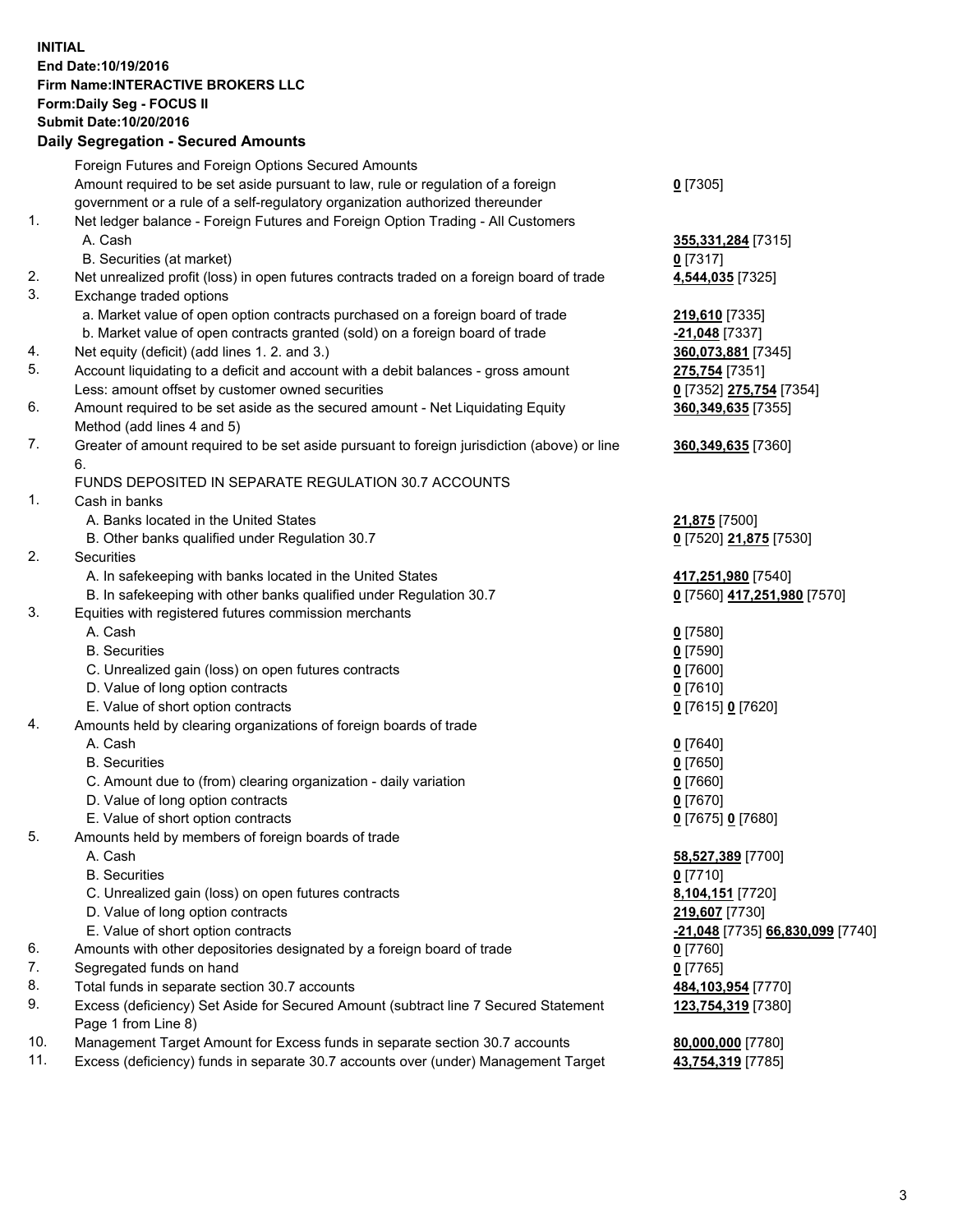**INITIAL End Date:10/19/2016 Firm Name:INTERACTIVE BROKERS LLC Form:Daily Seg - FOCUS II Submit Date:10/20/2016 Daily Segregation - Segregation Statement** SEGREGATION REQUIREMENTS(Section 4d(2) of the CEAct) 1. Net ledger balance A. Cash **3,058,478,349** [7010] B. Securities (at market) **0** [7020] 2. Net unrealized profit (loss) in open futures contracts traded on a contract market **9,352,027** [7030] 3. Exchange traded options A. Add market value of open option contracts purchased on a contract market **131,626,300** [7032] B. Deduct market value of open option contracts granted (sold) on a contract market **-196,962,806** [7033] 4. Net equity (deficit) (add lines 1, 2 and 3) **3,002,493,870** [7040] 5. Accounts liquidating to a deficit and accounts with debit balances - gross amount **66,666** [7045] Less: amount offset by customer securities **0** [7047] **66,666** [7050] 6. Amount required to be segregated (add lines 4 and 5) **3,002,560,536** [7060] FUNDS IN SEGREGATED ACCOUNTS 7. Deposited in segregated funds bank accounts A. Cash **92,073,095** [7070] B. Securities representing investments of customers' funds (at market) **1,971,702,789** [7080] C. Securities held for particular customers or option customers in lieu of cash (at market) **0** [7090] 8. Margins on deposit with derivatives clearing organizations of contract markets A. Cash **31,017,930** [7100] B. Securities representing investments of customers' funds (at market) **1,193,900,413** [7110] C. Securities held for particular customers or option customers in lieu of cash (at market) **0** [7120] 9. Net settlement from (to) derivatives clearing organizations of contract markets **831,306** [7130] 10. Exchange traded options A. Value of open long option contracts **131,639,743** [7132] B. Value of open short option contracts **-196,975,618** [7133] 11. Net equities with other FCMs A. Net liquidating equity **0** [7140] B. Securities representing investments of customers' funds (at market) **0** [7160] C. Securities held for particular customers or option customers in lieu of cash (at market) **0** [7170] 12. Segregated funds on hand **0** [7150] 13. Total amount in segregation (add lines 7 through 12) **3,224,189,658** [7180] 14. Excess (deficiency) funds in segregation (subtract line 6 from line 13) **221,629,122** [7190] 15. Management Target Amount for Excess funds in segregation **155,000,000** [7194] 16. Excess (deficiency) funds in segregation over (under) Management Target Amount **66,629,122** [7198]

Excess